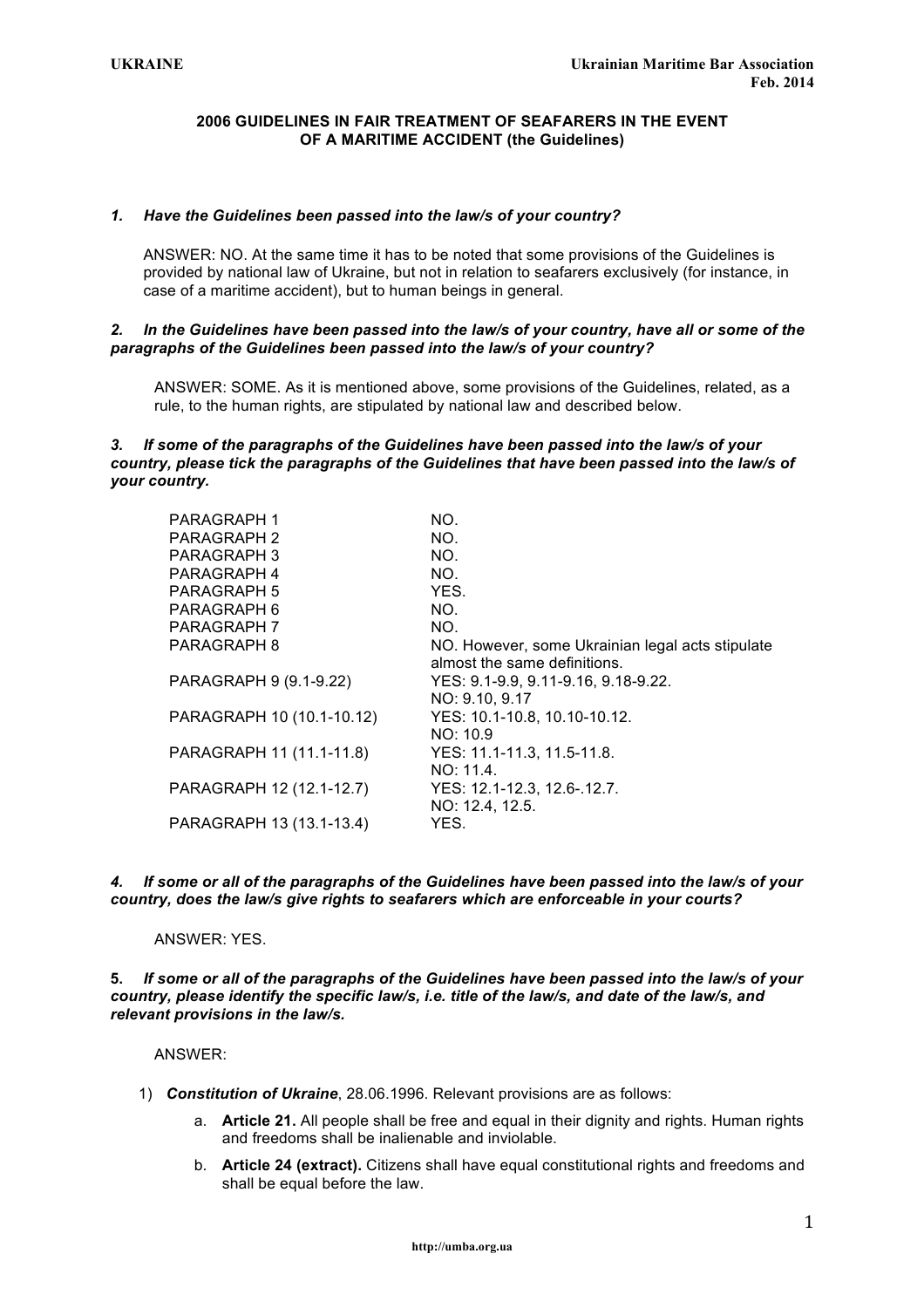There shall be no privileges or restrictions based on race, skin colour, political, religious, and other beliefs, gender, ethnic and social origin, property status, place of residence, linguistic or other characteristics.

- c. **Article 26 (extract).** Foreigners and stateless persons staying in Ukraine on legal grounds shall enjoy the same rights and freedoms and bear the same duties as citizens of Ukraine, except as restricted by the Constitution, laws, or international treaties of Ukraine.
- d. **Article 29.** Every person shall have the right to freedom and personal inviolability.

No one shall be arrested or held in custody except under a substantiated court decision and on the grounds and in accordance with the procedure established by law.

In the event of an urgent necessity to prevent or stop a crime, bodies authorised by law may hold a person in custody as a temporary preventive measure, the reasonable grounds for which shall be verified by court within seventy two hours. The detained person shall be immediately released if a substantiated court decision regarding his detention is not served to them within seventy-two hours.

Every person, arrested or detained, shall be informed without delay of the reasons for his arrest or detention, apprised of his rights, and from the moment of detention, shall be given an opportunity to personally defend himself/herself or to receive legal assistance from a defender.

Every person detained shall have the right to challenge his detention in court at any time.

Relatives of an arrested or detained person shall be informed immediately of such an arrest or detention.

e. **Article 55.** Human and citizen rights and freedoms shall be protected by court.

Everyone shall be guaranteed the right to challenge in court the decisions, actions, or inactivity of State power, local self-government bodies, officials and officers.

Everyone shall have the right to appeal for the protection of his rights to the Verkhovna Rada of Ukraine Commissioner for Human Rights (Ombudsman).

After exhausting all domestic legal instruments, everyone shall have the right to appeal for the protection of his rights and freedoms to the relevant international judicial institutions or to the relevant bodies of international organisations of which Ukraine is a member or participant.

Everyone shall have the right to protect his rights and freedoms from violations and illegal encroachments by any means other than prohibited by law.

- f. **Article 56.** Everyone shall have the right to compensation, at the expense of the State authorities or local self-government bodies, for material and moral damages caused by unlawful decisions, actions, or inactivity of State power, local self-government bodies, officials, or officers while exercising their powers.
- g. **Article 57.** Everyone shall be guaranteed the right to know his rights and duties.

Laws and other regulatory legal acts defining the rights and duties of citizens shall be brought to the notice of the population in compliance with the procedure established by law.

Laws and other regulatory legal acts defining the rights and duties of citizens, which have not been brought to the notice of the population in compliance with the procedure established by law, shall be invalid.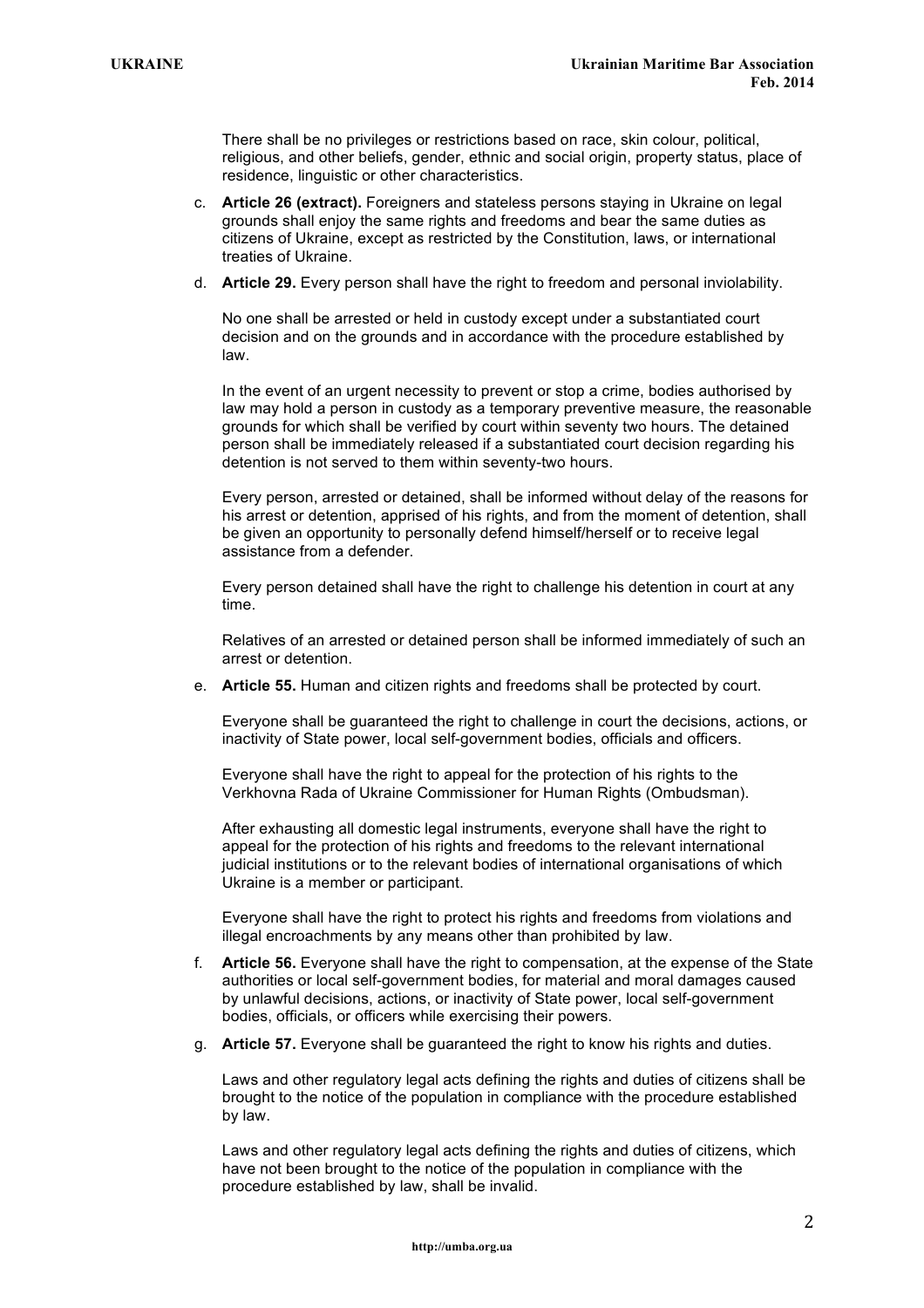h. **Article 59.** Everyone shall have the right to legal assistance. Such assistance shall be rendered free of charge in cases stipulated by law. Everyone shall be free to choose the defender of his rights.

In Ukraine, the advocate shall act to ensure the right to defence against accusations and to provide legal assistance during the hearing of cases in courts and other state bodies.

i. **Article 62.** A person shall be presumed innocent of committing a crime and shall not be subjected to criminal punishment until his guilt is proved through a legal procedure and established by a court verdict of guilty.

No one shall be obliged to prove his innocence of committing a crime.

An accusation shall not be based on illegally obtained evidence or on assumptions. All doubts in regard to the proof of guilt of a person shall be interpreted in his favour.

In the event of revocation of a court verdict as unjust, the State shall compensate the material and moral damages caused by the groundless conviction.

j. **Article 63.** A person shall not bear responsibility for refusing to testify or to provide explanations about himself/herself, members of his/her family, or close relatives, the circle of whom is determined by law.

A suspect, an accused, or a defendant shall have the right to a defence.

A convicted person shall enjoy all human and civil rights, with the exception of restrictions determined by law and established by a court verdict.

- 2) *European Convention for the Protection of Human Rights and Fundamental Freedoms*, 1950.
- 3) *Vienna Convention on Consular Relations*, 1963. Articles 36-37 of the Convention.
- 4) *The Law of Ukraine "On Gratuitous Legal Aid"*, No. 3460-VI dd. 02.06.2011. The relevant provisions are as follows:
	- a. **Article 3.** *Right to Gratuitous Legal Aid*

The right to gratuitous legal aid means guaranteed by the Constitution of Ukraine the possibility of a citizen of Ukraine, foreigners and stateless persons, including refugee or person who needs additional protection, get the full gratuitous primary legal aid and the possibility of certain categories of persons to receive gratuitous secondary legal aid in cases stipulated by this Law.

b. **Стаття 4.** *Non-discriminatory Guarantees in Access to Gratuitous Legal Aid*

Exercising the right to free legal aid, privileges or restrictions applying to individuals based on race, skin color, political, religious or other beliefs, gender, ethnic or social origin, place of residence, linguistic or other characteristics shall not be allowed.

The law provides for two types of legal aid: primary and secondary.

Article 7 of the Law defines the primary legal aid as follows:

"*1. Gratuitous primary legal aid - the kind of state guarantee aimed to inform people about their rights and freedoms, the order of their enforcement, their restoration in case of violatations and procedure for appealing against decisions, actions or omissions of state authorities, local authorities and officials.*

- *2. Gratuitous primary legal aid includes the following legal services:*
	- *1) delivery of legal information;*
	- *2) providing of consulting services and explanations on legal issues;*

*3) drafting of applications, complaints and other legal documents (except for procedural documents);*

*4 ) assistance in access to secondary legal aid and mediation*".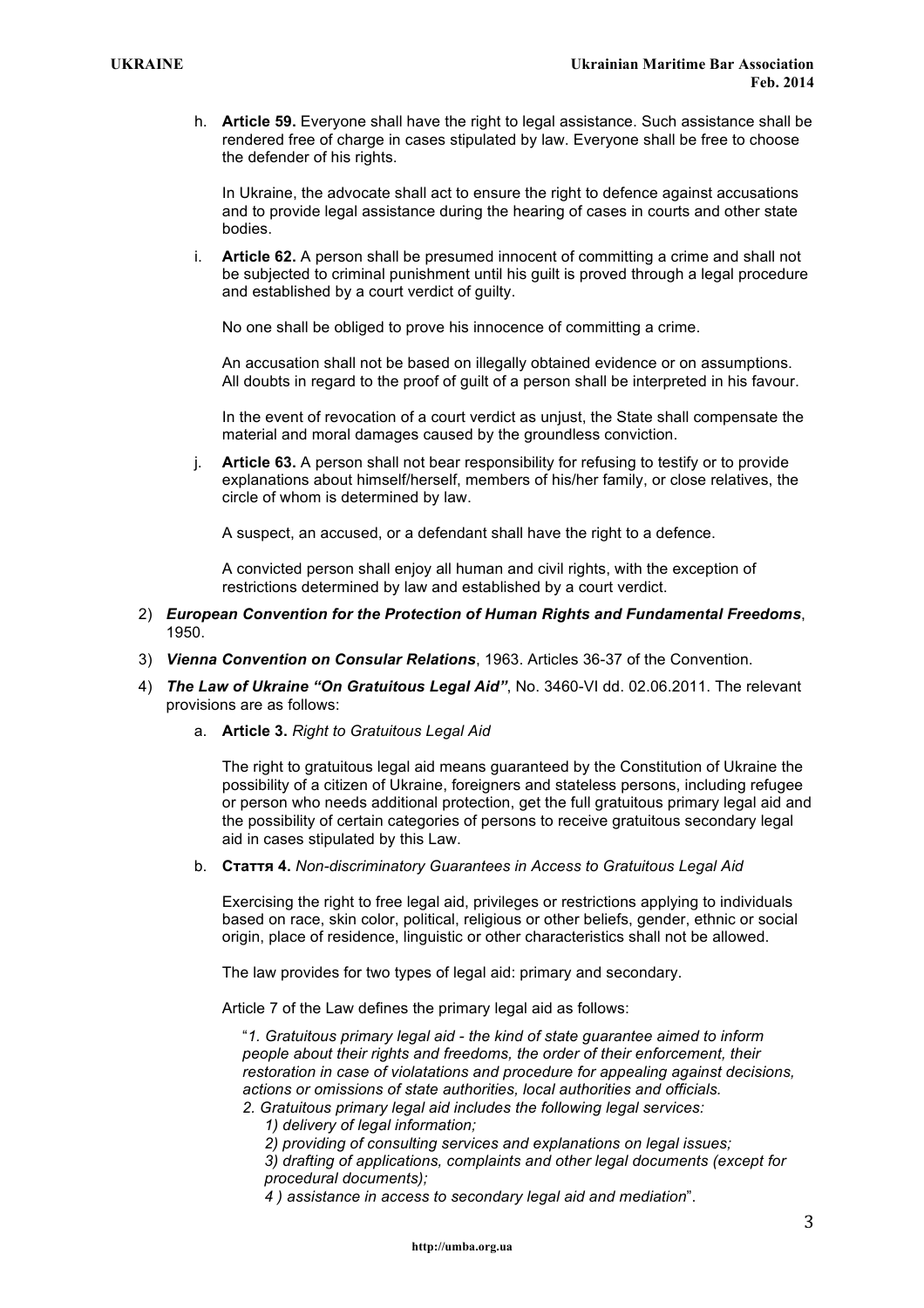Article 13 of the Law defines the seconary legal aid as follows:

"*1. Gratuitous secondary legal aid - the kind of state guarantees aimed to create equal opportunities for access to justice.* 

*2. Gratuitous secondary legal aid includes the following legal services: 1) defence against prosecution;* 

*2) representation of interests of persons entitled to gratuitous secondary legal aid, in courts, other state authorities, local governments, in relations with other persons;* 

*3) drafting of service documents*".

- 5) *Merchant Shipping Code of Ukraine*, No. 176/95-ВР dd. 23.05.1995. Relevant provisions are as follows:
	- a. **Article 55.** Repatriation of crew members

Repatriation at the expense of the shipowner shall be carried out in the following cases:

- In case of displacement at the initiative of the owner or authorized agency;

- In case of illness and injury;

- In case of loss of the vessel;

- If the shipowner is unable to perform his duties arising from the current legislation of Ukraine, an agreement (contract).

Shipowner repatriates a seafarer at the port specified in the contract, collective agreement, and if unavailable – in the port of employment. The shipowner is responsible for the organization and cost of repatriation in the amount of expenses for travel (usually by plane), pay for accommodation and food, labor and assistance, transportation of luggage pursuant to an agreement (contract), treatment (as long as the seafarer is not transportable).

If the shipowner is not able to arrange repatriation and pay for costs, these duties shall be carried out by authorized by the Cabinet of Ministers of Ukraine authorities with the following recovery of these costs from the shipowner without further authorization.

b.

c. **Article 57.** Responsibilities of the shipowner

In accordance with the rules approved by the central executive authority on formation of state policy in the field of transport, and by the central executive authority on formation of state policy in the field of navigation safety of fishing fleet (for fishing vessels), the shipowner shall provide:

1) safe working conditions and terms of employment on the vessel;

2) protection of health of crew members and equipping the vessel by all necessary means and accessories;

3) the supply of food and water in sufficient quantity and of appropriate quality;

4) adequate shipboard space.

Minimum standards that shall be ensured the owners of merchant ships shall not be below the level set by international treaties to which Ukraine is a party.

- 6) *Code of Ukraine on Administrative Offences*, No. 8073-X dd. 07.12.1984. Relevant provisions are as follows:
	- a. **Article 268 (extract).** *The rights of the person who brought to administrative responsibility*

A person brought to administrative responsibility has the right: to become familiar with materials of the case, give explanations and evidence, file motions; in hearing of a case to use legal aid of attorney-at-law, another specialist in the area of law who is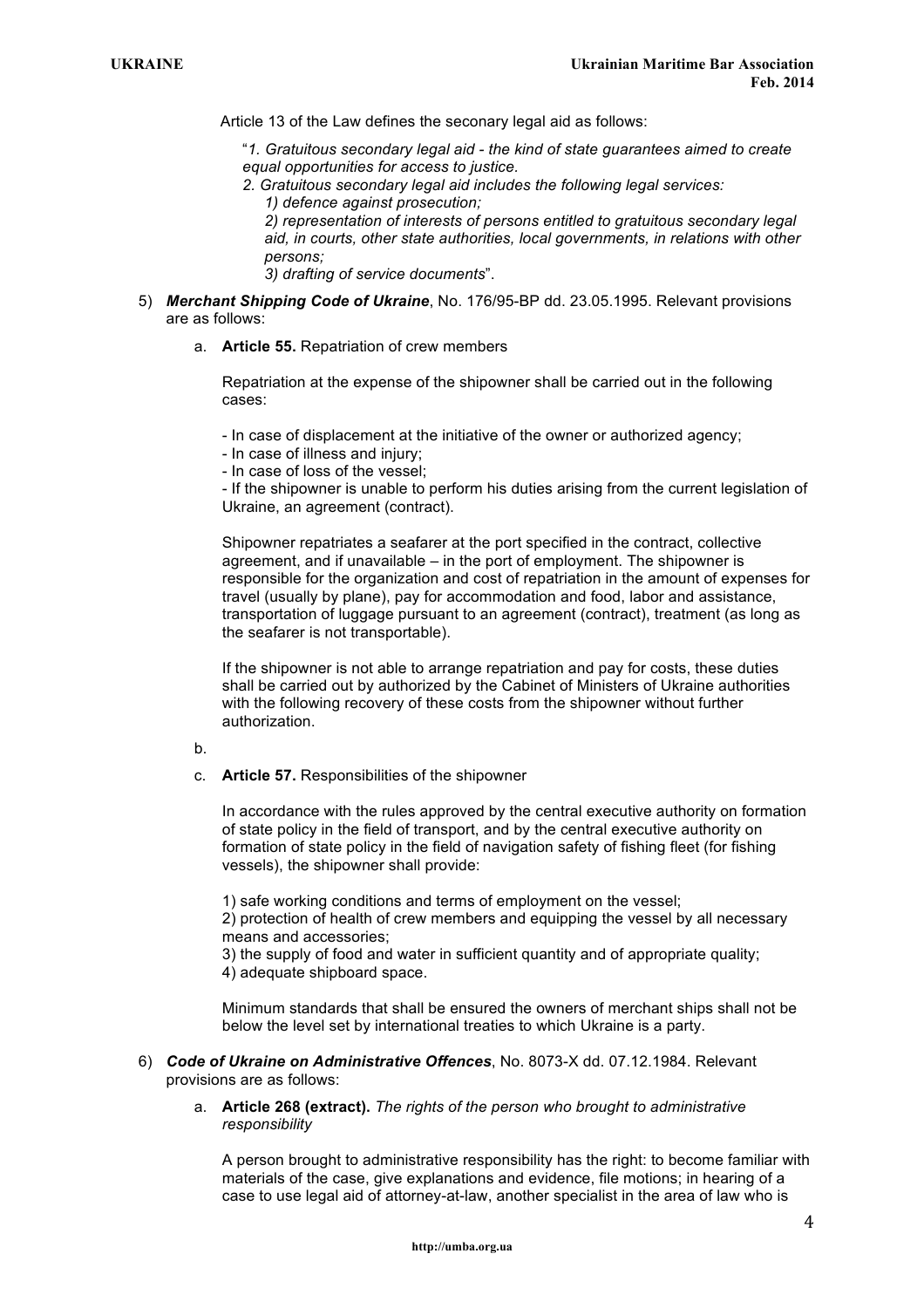legally entitled to provide legal assistance in person or by proxy entity, performing native language and use an interpreter , if not has the language of the proceedings, the decision on appeal case. Cases of administrative offenses considered in presence of the person brought to administrative responsibility. In the absence of that person's case can be considered only in cases where there is evidence of timely notice of time and place of the proceedings and, if not from her received a request to postpone the hearing.

- 7) *Labour Code of Ukraine*, No. 322-VIII dd. 10.12.1971. Relevant provisions are as follows:
	- a. **Article 130 (extract).** General grounds and conditions for financial liability of employees

Employees are financially liable for damage to an enterprise, institution, organization caused by violation of theirs labour duties.

b. **Article 131.** Obligations of an owner or an authority empowered by him and employees to preserve property

An owner or an authority empowered by him is obliged to create for employees conditions, necessary for normal work and providing full preservation of property in their possession.

Employees are obliged be careful with the property of an enterprise, institution, organization and take appropriate measures to prevent any damage.

- 8) *The Law of Ukraine "On the Prevention and Combating Discrimination in Ukraine"*, No. 5207-VI dd. 06.09.2012. Relevant provisions are as follows:
	- a. **Article 6 (extract).** Prohibition of discrimination

1. According to the Constitution of Ukraine, recognized principles and rules of international law and international treaties of Ukraine all individuals regardless of their particular features have equal rights and freedoms and opportunities for their realization.

2. All forms of discrimination of individuals and/or group of individuals because of their particular features by state bodies, authorities of the Autonomous Republic of Crimea, local authorities or their officials as well as legal entities or other individuals are forbidden.

9) *On Consular Statute of Ukraine*, approved by Decree of the President № 127/94 dd. 02.04.1994.

# a. **Article 39.**

The consul is obliged to ensure that citizen of Ukraine taken into custody (arrested) or detained on suspicion of having committed an offense or subjected to other measures that restrict the freedom of the citizen of Ukraine, or sentenced to imprisonment or subjected to other judicial or administrative action measures is treated according to the legislation of the state of residence, treaties concluded by Ukraine with this state, and international treaties to which Ukraine and state of residence are parties to.

The consul is obliged at the request of the persons concerned and by its own initiative to visit the citizens of Ukraine who are arrested, detained or imprisoned in any other form or serving sentences. The consul is obliged to ensure that such individuals are kept in conditions that meet the requirements of hygiene and sanitation, and that they are not subjected to cruel and degrading treatment.

In all cases, the consul is obliged to seek a personal meeting with a citizen of Ukraine to ensure that the rights and interests of a citizen not infringed.

The consul is obliged to apply to the competent authorities of the host country for assistance in tracing the citizens of Ukraine permanently or temporarily residing in this state and are disappeared.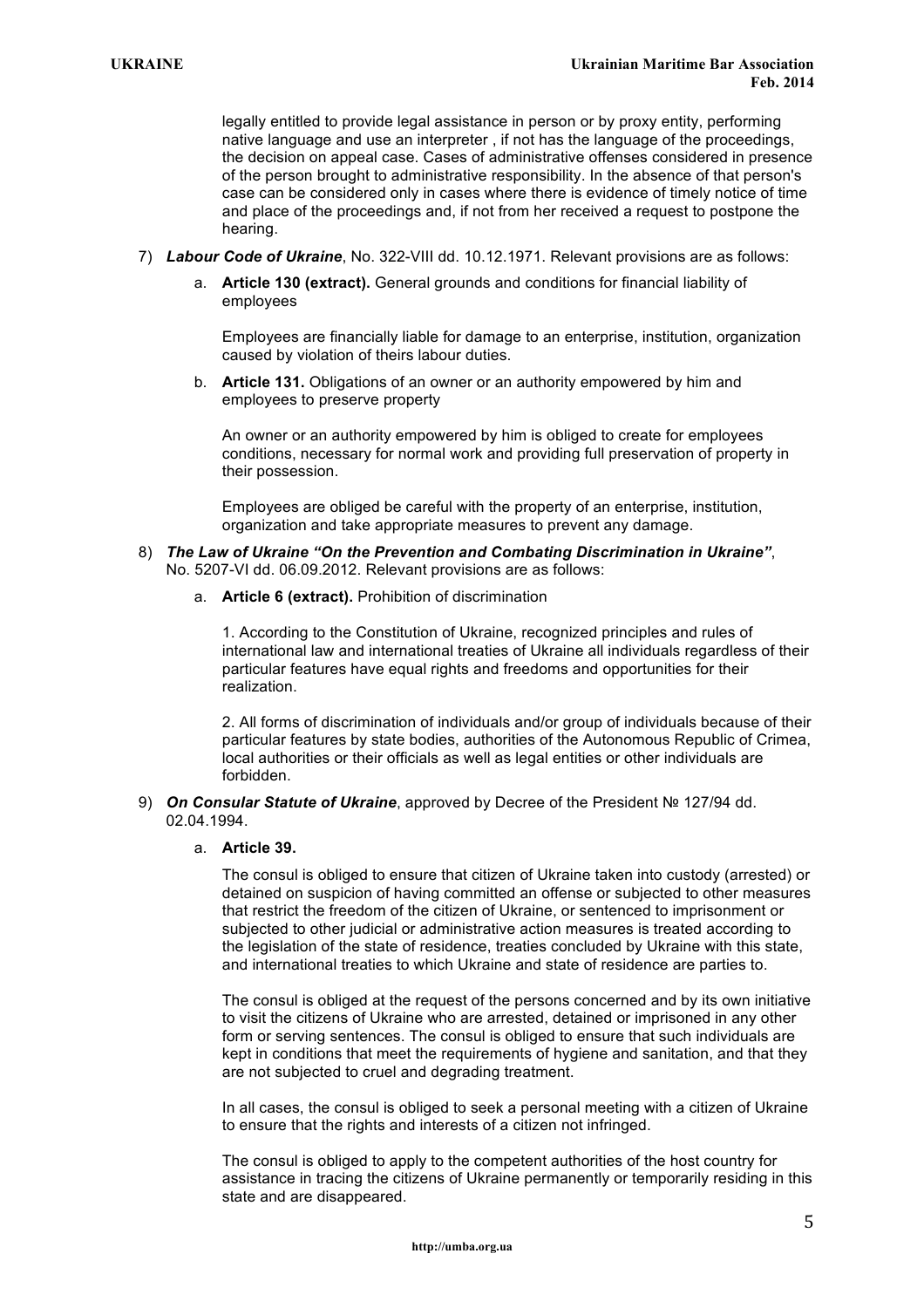- 10) *Regulation on Qualification, Procedure of Investigation and Recording of Maritime Accidents with Ships,* approved by the Order of Ministry of Transport and Communication of Ukraine No. 516 dated 29.05.2006, registered in the Ministry of Justice of Ukraine of 09.08.2006 under No. 959/12833. Relevant provisions are as follows:
	- a. **Paragraph 5.8.1.2**. The examination shall be conducted in the native language of the interviewee or in another language, which he speaks fluently, or by means of interpreter.
	- b. **Paragraph 5.8.1.3**. At the beginning of examination purpose of investigation and possible further use of obtained from the interviewee information shall be explained.
	- c. **Paragraph 5.8.1.5 (extract)**. It is by no means impossible to intimidate or coerce interviewee to give evidence

#### *6. If some or all of the paragraphs of the Guidelines have not been passed into the law/s of your country, please explain the reason/s for not passing those paragraphs of the Guidelines into the law/s of your country.*

ANSWER: Please state any other reason.

An official reasons are unknown. However, we believe that the most provisions did not pass into the law of Ukraine because of absence of due attention of state authorities to problem of a fair treatment of seafarers in the event of a maritime accident.

## **7.** *If some or all of the paragraphs of the Guidelines have not been passed into the law/s of your country, please explain what action, if any, your country may require in order for those paragraphs of the Guidelines to be passed into the law/s of your country.*

#### ANSWER:

1. The provision of model legislation by the IMO regarding the passing of the Guidelines into national law.

2. The provision of information by the IMO regarding the meaning of the Guidelines.

3. Other action: We believe that the Guidelines shall be binding either as a part of any international treaty or as a separate treaty.

## **8.** *Do the laws of your country require that a seafarer must be informed of the basis on which an investigation into a maritime accident is being conducted?*

ANSWER: YES. Please see the paragraph 5.8.1.3 of the Regulation of Qualification, Procedure of Investigation and Recording of Maritime Accidents with Ships above.

## **9.** *Can a seafarer be detained as part of an investigation into a maritime accident, or as part of a trial?*

ANSWER: YES. In case of criminal investigation/trial.

## **10.** *What safeguards exist if a seafarer is detained as part of an investigation into a maritime accident, or as part of a trial?*

## *10.1 Is there any provision in your country's law/s whereby a seafarer must be informed of his/her legal rights?*

ANSWER: YES. Please see articles 29 and 57 of the Constitution of Ukraine above. In case of criminal investigation, it is stipulated by article 42 of Criminal Procedure Code of Ukraine.

## *10.2 Does a seafarer have the right to be provided interpretation services?*